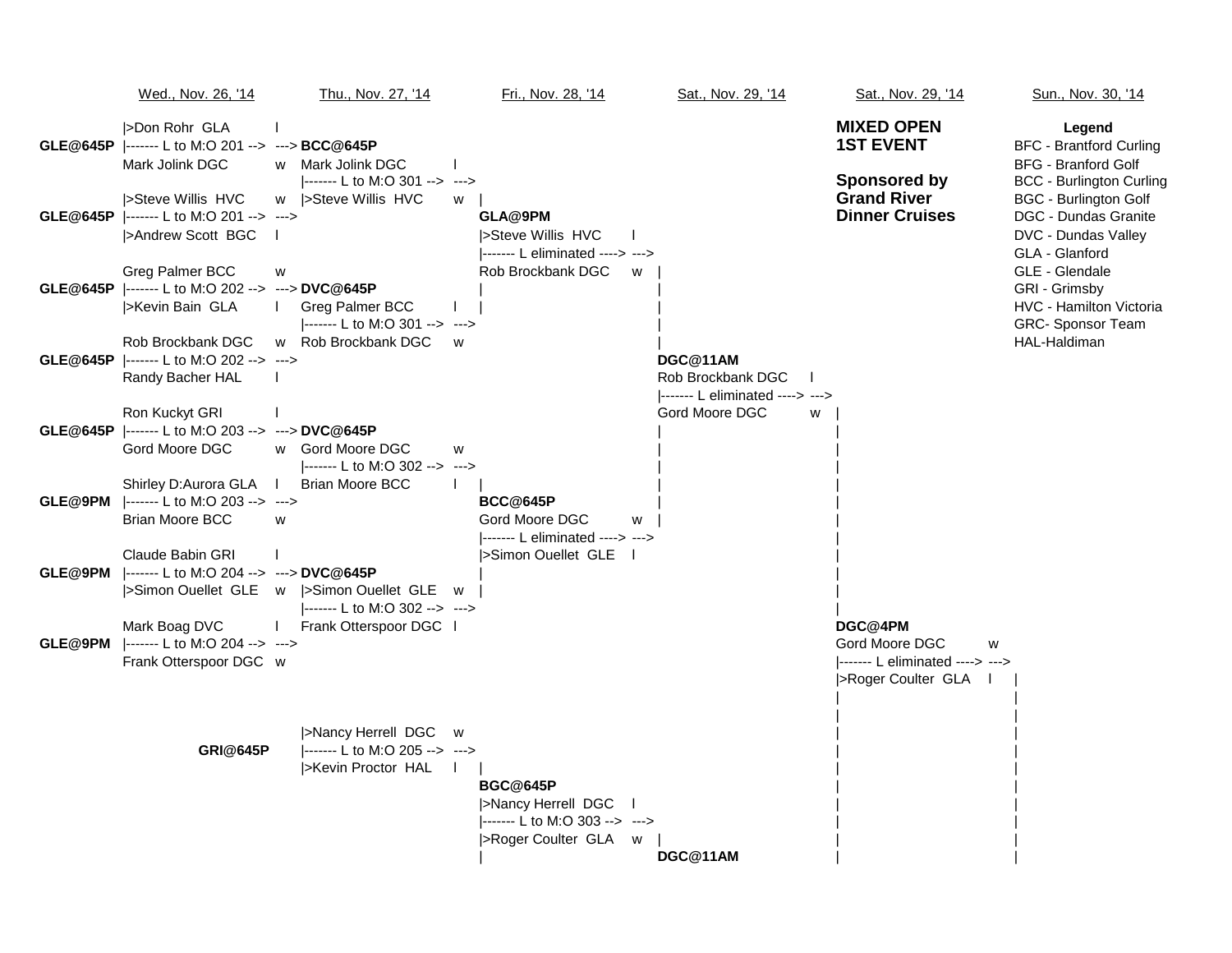|                                                       | <b>GRI@645P</b> | >Roger Coulter GLA w  <br> ------- L to M:O 205 --> ---><br>>John Scott HVC                            |                                                                          | >Roger Coulter GLA w  <br> ------- L eliminated ----> ---><br>SGord Fearman GLA |                                                                                                      |                                                                                                              |  |
|-------------------------------------------------------|-----------------|--------------------------------------------------------------------------------------------------------|--------------------------------------------------------------------------|---------------------------------------------------------------------------------|------------------------------------------------------------------------------------------------------|--------------------------------------------------------------------------------------------------------------|--|
|                                                       | BCC@9PM         | Randy MacMullan GRI I<br> ------- L to M:O 206 --> ---><br>>Gord Fearman GLA w                         | <b>GLA@645P</b><br>>Gord Fearman GLA w<br> ------- L to M:O 303 --> ---> |                                                                                 | <b>MIXED OPEN</b><br><b>1ST EVENT</b><br>Sponsored by<br><b>Grand River</b><br><b>Dinner Cruises</b> | GLE@1245PM<br><b>WINNER</b><br>Gord Moore DGC<br>w<br>$ ----- L$ eliminated ----> ---><br>>Craig Ireland BFC |  |
|                                                       | <b>BCC@9PM</b>  | Ken Mattis DGC<br>W<br> ------- L to M:O 206 --> ---><br>>Henry Lenarduzzi HVII                        | Ken Mattis DGC                                                           |                                                                                 |                                                                                                      |                                                                                                              |  |
|                                                       | BCC@9PM         | >Craig Ireland BFC<br>W<br> ------- L to M:O 207 --> ---> GLA@645P<br>Greg Shipway GLA<br>$\mathbf{L}$ | >Craig Ireland BFC<br>W<br> ------- L to M:O 304 --> --->                |                                                                                 |                                                                                                      |                                                                                                              |  |
|                                                       | <b>BCC@9PM</b>  | >Al Barnard GLA<br> ------- L to M:O 207 --> ---><br>>Al Mason HVC                                     | w  >Al Barnard GLA                                                       | DGC@9AM<br>>Craig Ireland BFC<br>W<br>------- L eliminated ----> --->           |                                                                                                      |                                                                                                              |  |
|                                                       | GRI@9PM         | Mary St James BCC<br> ------- L to M:O 208 --> ---> GLE@7PM<br>Geoff Scott BGC                         | w Geoff Scott BGC                                                        | >Hugh Widdup DGC                                                                | DGC@2PM                                                                                              |                                                                                                              |  |
|                                                       | GRI@9PM         | >Hugh Widdup DGC w  >Hugh Widdup DGC w<br> ------- L to M:O 208 --> ---><br>>Debbie Martin GLA         | $ ----- L$ to M:O 304 --> --->                                           |                                                                                 | >Craig Ireland BFC<br>W<br> ------- L eliminated ----> ---><br>>Rob DePodesta BCC I                  |                                                                                                              |  |
| <b>MIXED OPEN</b><br><b>1ST EVENT</b><br>Sponsored by | GRI@9PM         | Wayne Gowan DGC<br>W<br> ------- L to M:O 209 --> ---> GLE@7PM<br> >Norm Gervais GLA                   | Wayne Gowan DGC<br>$ ----- L$ to M:O 305 --> --->                        |                                                                                 |                                                                                                      |                                                                                                              |  |

**MIXED OPEN<br>1ST EVENT** 

Sponsored by